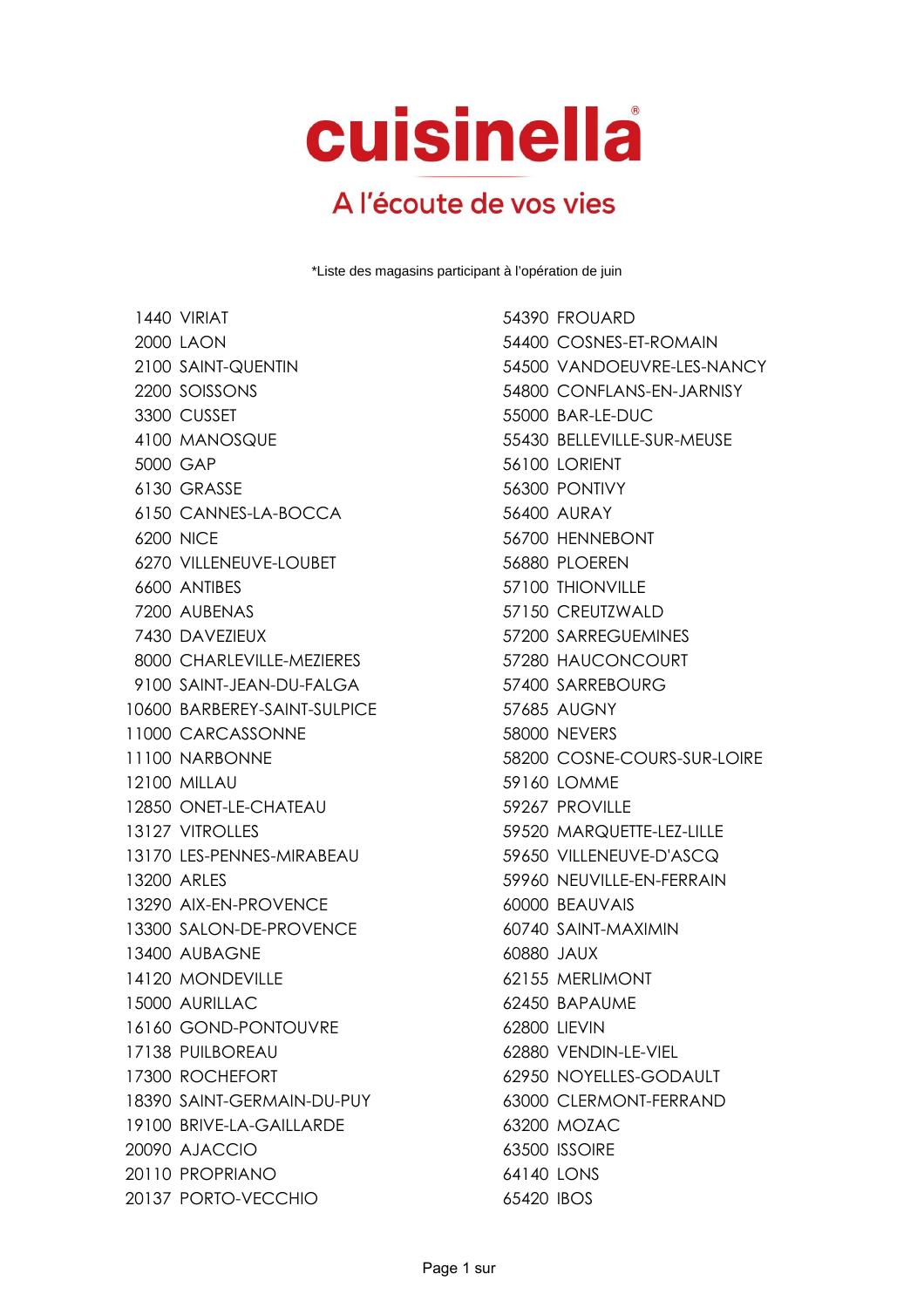20167 AJACCIO MEZZAVIA 66330 CABESTANY BIGUGLIA 67190 MUTZIG 21200 BEAUNE 67200 STRASBOURG QUETIGNY 67210 OBERNAI LANNION 67260 SARRE-UNION LANGUEUX 67440 MARMOUTIER 22970 PLOUMAGOAR 67540 OSTWALD 24100 BERGERAC 67550 VENDENHEIM MARSAC-SUR-L'ISLE 67590 SCHWEIGHOUSE-SUR-MODER BESANCON 67600 SELESTAT MONTBELIARD 68125 HOUSSEN 25220 CHALEZEULE 68460 LUTTERBACH HOUTAUD 68510 SIERENTZ MONTELIMAR 69003 LYON 26500 BOURG-LES-VALENCE 69008 LYON 27300 MENNEVAL 69210 L'ARBRESLE 27930 NORMANVILLE 69290 CRAPONNE VERNOUILLET 69400 VILLEFRANCHE-SUR-SAONE BARJOUVILLE 69410 CHAMPAGNE-AU-MONT-D'OR QUIMPER 69630 CHAPONOST BREST 69800 SAINT-PRIEST MELLAC 70000 VESOUL 29600 SAINT-MARTIN-DES-CHAMPS 71000 VARENNES-LES-MACON LES-ANGLES 71100 CHALON-SUR-SAONE VAUVERT 71130 GUEUGNON NIMES 72230 MULSANNE TOULOUSE 72650 LA-CHAPELLE-SAINT-AUBIN PORTET-SUR-GARONNE 73200 GILLY-SUR-ISERE BALMA 73420 VOGLANS 31140 AUCAMVILLE 73490 LA-RAVOIRE SAINT-ORENS-DE-GAMEVILLE 75002 PARIS COLOMIERS 75011 PARIS LANDORTHE 75011 PARIS LE-HAILLAN 75014 PARIS LA-TESTE-DE-BUCH 75015 PARIS BORDEAUX 75017 PARIS MERIGNAC 76000 ROUEN MAUGUIO 76360 BARENTIN SAINT-JEAN-DE-VEDAS 76410 TOURVILLE-LA-RIVIERE BEZIERS 76700 GONFREVILLE L'ORCHER BALARUC-LE-VIEUX 77130 VARENNES-SUR-SEINE CLERMONT-L'HERAULT 77170 BRIE-COMTE-ROBERT JACOU 77340 PONTAULT-COMBAULT VEZIN-LE-COQUET 77410 CLAYE-SOUILLY LECOUSSE 77500 CHELLES

SAINT-MALO 77600 CHANTELOUP-EN-BRIE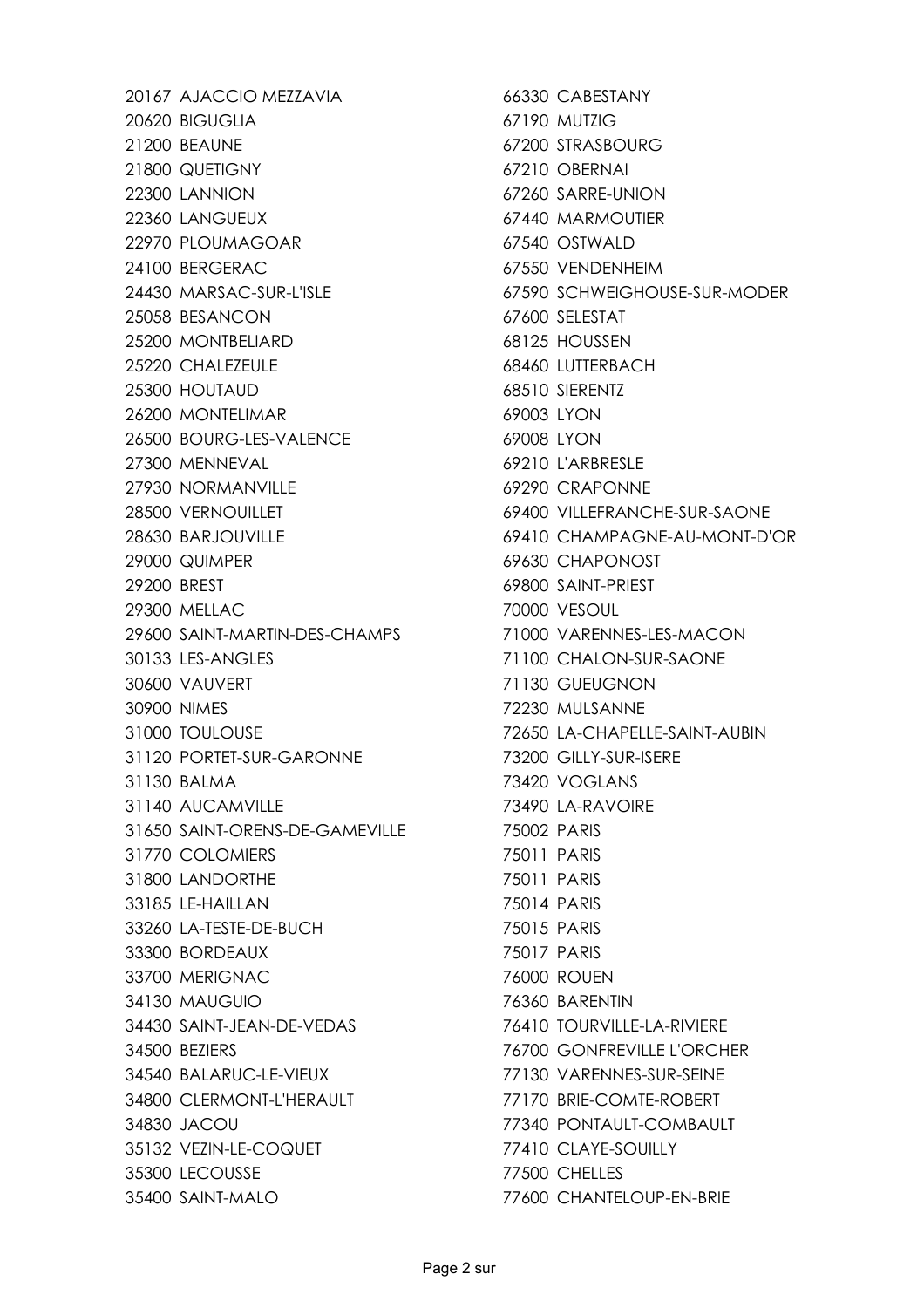VITRE 78120 RAMBOUILLET REDON 78200 BUCHELAY SAINT-GREGOIRE 78310 COIGNIERES VERN-SUR-SEICHE 78370 PLAISIR SAINT-MAUR 78670 VILLENNES-SUR-SEINE 37170 CHAMBRAY-LES-TOURS 79000 NIORT SAINT-EGREVE 79300 BRESSUIRE 38150 SALAISE-SUR-SANNE 80094 AMIENS CHATTE 80132 VAUCHELLES-LES-QUESNOY TIGNIEU-JAMEYZIEU 81100 CASTRES BOURGOIN-JALLIEU 81990 LE-SEQUESTRE 38400 SAINT-MARTIN-D'HERES 82000 MONTAUBAN VOIRON 83120 SAINTE-MAXIME CHASSE-SUR-RHONE 83160 LA-VALETTE-DU-VAR DOLE 83190 OLLIOULES MONT-DE-MARSAN 83480 PUGET-SUR-ARGENS ROMORANTIN-LANTHENAY 83720 TRANS-EN-PROVENCE SAINT-GERVAIS-LA-FORET 84100 ORANGE ANDREZIEUX-BOUTHEON 84110 SAINT-ROMAIN-EN-VIENNOIS SORBIERS 84140 MONTFAVET MABLY 84500 BOLLENE BRIVES-CHARENSAC 84700 SORGUES CHATEAUBRIANT 85000 LA-ROCHE-SUR-YON BASSE-GOULAINE 85180 CHATEAU-D'OLONNE SAINT-GEREON 85300 CHALLANS SAINTE-ANNE-SUR-BRIVET 85500 LES-HERBIERS PORNIC 85800 SAINT-GILLES-CROIX-DE-VIE REZE 86000 POITIERS 44600 SAINT-NAZAIRE 86100 CHATELLERAULT ORVAULT 86440 MIGNE AUXANCES OLIVET 88000 EPINAL PITHIVIERS 88100 SAINT-DIE VILLEMANDEUR 88190 GOLBEY MARMANDE 89000 AUXERRE VILLENEUVE-SUR-LOT 90400 BOTANS BOE 91090 LISSES BEAUCOUZE 91150 ETAMPES SAINT-BARTHELEMY-D'ANJOU 92100 BOULOGNE-BILLANCOURT CHOLET 92300 LEVALLOIS-PERRET DISTRE 92340 BOURG-LA-REINE TOURLAVILLE 92500 RUEIL-MALMAISON AGNEAUX 93110 ROSNY-SOUS-BOIS CORMONTREUIL 94260 FRESNES FAGNIERES 94400 VITRY-SUR-SEINE SAINT-DIZIER 95220 HERBLAY LANGRES 95290 L'ISLE-ADAM